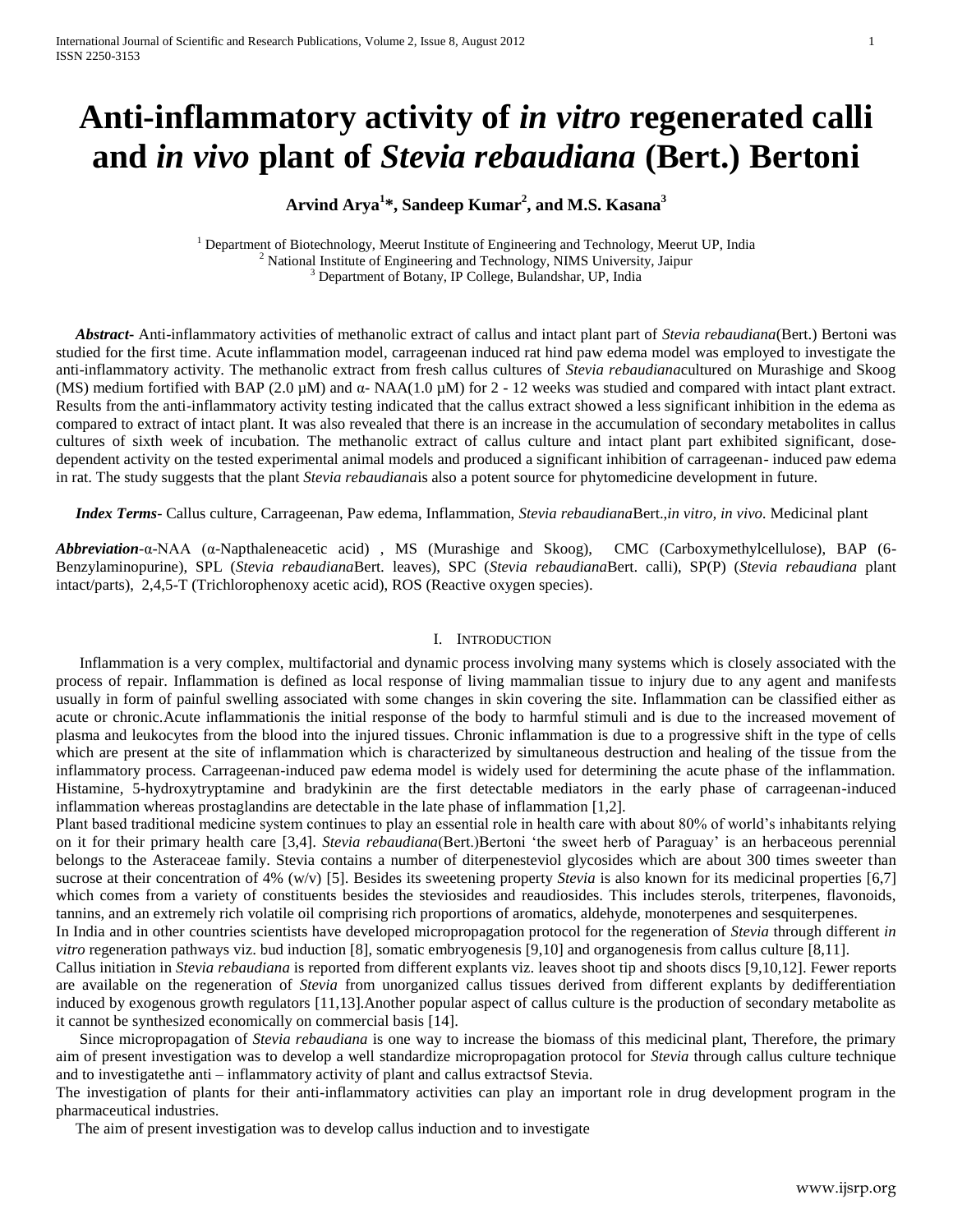## II. MATERIALS AND METHODS

## *Plant Materials*

Young leaves and shoots of *Stevia rebaudiana*(Bert.) Bertoni were used as explant to initiate callus culture and the leaves were used for the extract preparation.

## *Drugs and Chemicals*

The drugs and chemicals used were Carrageenan (Sd Fine Chemicals Limited, Mumbai), Gum acacia, Indomethacin (Indocap, Jagsonpal Pharmaceuticals Ltd., Faridabad) and Methanol (BDH, Mumbai). Murashige and Skoog medium (Himedia Laboratories Pvt. Ltd., Mumbai), Agar Type 1 (Central Drug House Pvt. Ltd. New Delhi), Sucrose (RFCL Ltd., New Delhi), α-Naphthalene acetic acid (Central Drug House Pvt. Ltd., New Delhi) and 6-Benzylaminopurine (Sigma, China).

## *Animals*

A permission from Institutional Animal Ethics Committee was granted and after wards male Wistar rats (150-250 g) were maintained under standard husbandry conditions and acclimatized to the laboratory environment for a period of one week prior to the experimental session. All the animals were divided into different groups each consists of six animals. The experimental animal models were made to fast overnight prior to the experiments.

## *Callus Culture Conditions*

Young leaves and stem of *Stevia rebaudiana*(Bert.) Bertonirinsed with distilled water and were sterilized in 70% ethanol for 1 min and then followed by five times washing with sterile distilled water and explants were aseptically cut in segments of 0.5 cm length. These explants were cultured in sterile polystyrene flasks containing 40 ml of MS medium. The medium was fortified with a mixture of BAP (2.0 µM) and  $\alpha$ -NAA(1.0 µM) prior to autoclaving at 120°C (1.5 Kg/cm<sup>2</sup>) for 30 min, the pH of all media was adjusted to 5.8 with 0.1N NaOH. All cultures were incubated at 25<sup>o</sup>C with photoperiod for 16 h and darkness for 8 h in a culture room. The initiated calli were routinely sub-cultured onto a fresh (multiplication) medium fortified with same concentration of growth regulators as in initiation medium to proliferate the calli at faster rate.

## *Measurements*

Fresh weights of the calli were recorded immediately after the cultivation time and dried weights were determined by drying to a constant weight at  $60^{\circ}$ C in an oven for 24 h.

## *Preparation of Extracts*

The plant leaves were shade dried, powdered and extracted with methanol while calli were dried in oven at 35ºC and extracted with methanol. The extracts were filtered and concentrated and kept in a vacuum desiccator for complete removal of the solvent. Methanol extract of leaves and calli were obtained in the yield of 10.04% and 52.01% w/w respectively. The extracts were stored at 4ºC in glass vials for use in anti-inflammatory activities.

## *Phytochemical Screening*

The methanolic extract was examined for the presence of various phyto-constituents like alkaloids, tannins, flavonoids, phenolics and glycosides by employing standard phytochemical tests[15]

## *Anti-inflammatory Activity*

The animals were divided into six groups. Group I (n=6) served as Control, received the vehicle only (1% CMC, 10 ml/kg oral dose). Group II (n=6) served as Standard, received Indomethacin at dose of 1 mg/kg body weight. Group III (18 animals in subgroups of 6), GroupIV (18 animals in subgroups of 6) served as test, received methanolic extract of *Stevia rebaudiana*(Bert.) Bertoni leaves (SPL) and *Stevia rebaudiana*(Bert.) Bertonicalli (SPC) at oral doses of 100, 200 and 400 mg/kg body weight respectively.

## *Paw Edema Induction*

Carrageenan induced paw edema was used to determine the anti-inflammatory activity of the extracts [16]. The animals pretreated with extract or Indomethacin one hour before were injected with 0.1 ml of 1% Carrageenan (in 1% CMC) solution into the sub-plantar region of right hind paw. Paw volume was measured by dislocation of the water column in a Plethysmometer (UgoBasile, Italy) immediately after Carrageenan application at 0, 1, 2, 3, 4 and 6 h after the stimulus. Reduction in the paw volume compared to the vehicle-treated control animals was considered as anti-inflammatory response.

The percentage inhibition of edema was calculated as follows:

 $(V_T$ <sup>*-V*</sup><sup>*O*</sup> $)$  Control –  $(V_T$ <sup>*-V*<sub>*O*</sub> $)$  Treated group</sup> *Percentage of Inhibition = ---------------------------------------------------------x 100*  $(V_T - V_O)$  *Control* 

Vo= paw volume of the rat before administration of Carrageenan.

 $V_T$ = paw volume of the rat after the administration of Carrageenan at different time intervals.

Percentage inhibition of paw edema was found to be proportional to anti-inflammatory activity.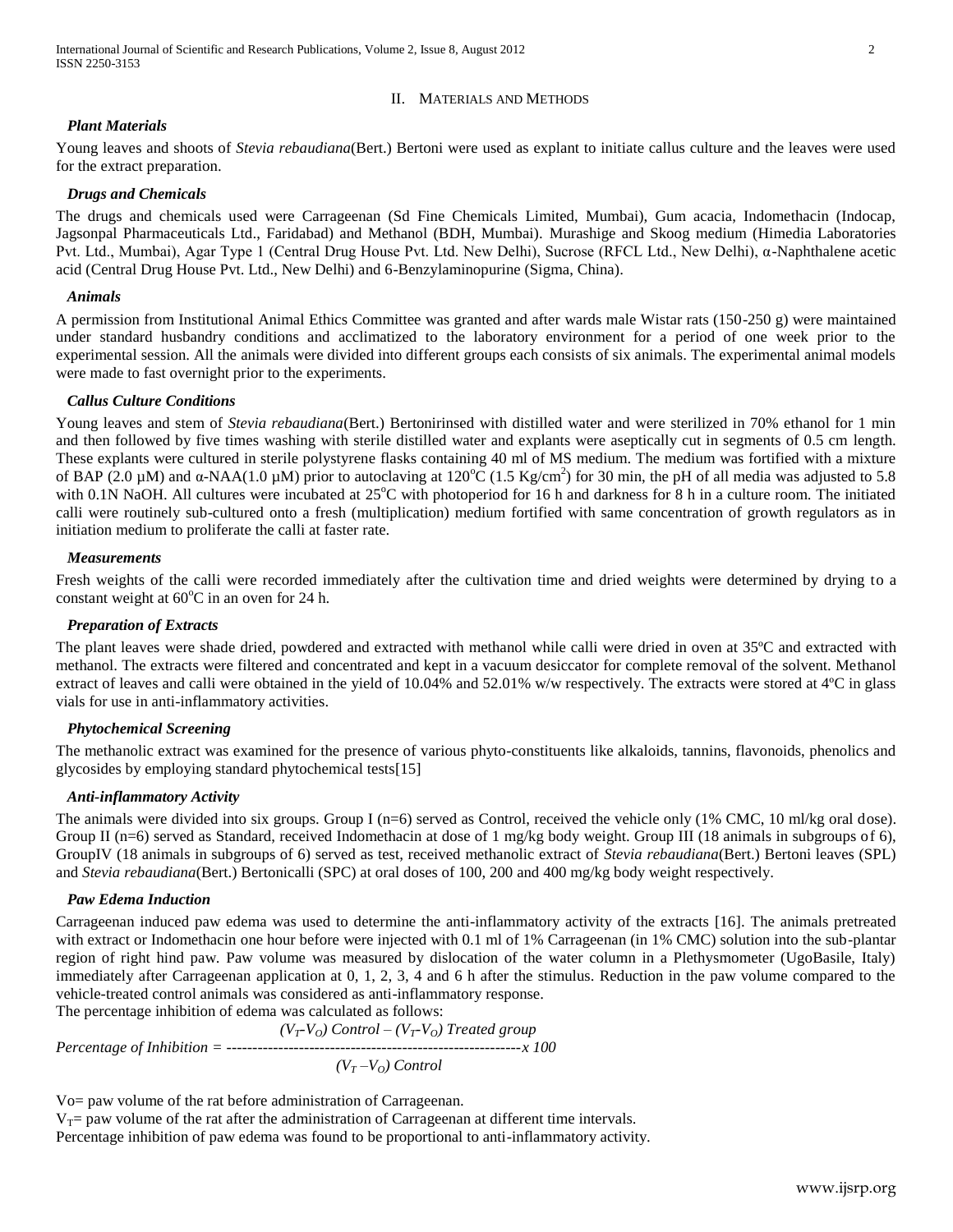#### III. RESULTS AND DISCUSSION

MS medium fortified with BAP (2.0  $\mu$ M) and  $\alpha$ -NAA(1.0  $\mu$ M) was found best for initiation and multiplication of callus from leaf and shoot explant. The callus cultures were maintained in dark conditions in a culture room. For further multiplication the callus were transferred on to the multiplication medium. The physical appearance of all calli was friable and ranging from yellow to brown. **[Figure 1](#page-3-0)**shows that the growth of different callus cultures (2, 4, 6, 8, 10 and 12 weeks) expressed as the increase or decrease in fresh and dry weights. The weights of fresh callus extracts significantly increased with the duration of cultivation and then decreases. The dried callus weight was maximum of sixth week of callus culture. The maximum secondary metabolites were also seen in the sixth week incubation of callus culture. After extraction, the extracts were subjected to qualitative phytochemical tests [\(](#page-3-1)

#### **[Table 1](#page-3-1)**).

The anti-inflammatory effect of the extract and the reference drug in carrageenan induced paw edema model in rats is shown in

**[Table 2](#page-4-0).** Carrageenan induced paw edema in rats reached to a peak value at 4 h and graded doses of methanolic extract of plant and callus produced a significant inhibition in the edema volume ( $P < 0.001$ ). The leaf extract at the test doses 100, 200 and 400 mg/kg body weight reduced the edema induced by carrageenan by 28, 37 and 42% respectively at 4 h and callus extract reduced the edema by 25, 28 and 34% respectively at 4h, whereas the standard drug showed 85% of inhibition as compared to the control group. All the doses of methanolic extract of SP(P) are significantly inhibit the paw edema in rats than all the doses of SP(C). The study suggests the methanolic extracts of intact plant part of *Stevia rebaudiana* has more potent inhibition than callus culture for carrageenan induced paw edema in rat.

 Carrageenan induced paw edema is widely used for determining the acute phase of the inflammation [1] and is characterized by biphasic event with involvement of different inflammatory mediators. In the first phase (during the first 2 h after carrageenan injection), chemical mediators such as histamine, dextran and serotonin play role, while in second phase (3-4 h after carrageenan injection) Kinin and prostaglandins are involved [17,18]. The results of present study revealed that administration of methanolic extract inhibited the edema starting from the first hour and during all phases of inflammation, which probably leads to inhibition of different aspects and chemical mediators of inflammation.

 It is well known that in chronic and sub-acute inflammation ROS play an important role in modulating the extent of inflammatory response and consequent tissue and cell injury[19]and antioxidants are considered as possible protective agents reducing oxidative damage of human body from ROS and retard the progress of many diseases [20]. The natural phenolic, alkaloids, tannins, glycosides and flavonoids compounds function as antioxidants by different mechanisms and according to present study, the high contents of these phytochemicals in both the extracts can explain its anti-inflammatory activity[21]

Thus, it can be concluded that the methanolicextract of *in vivo* plantpossesses higher anti-inflammatory activity than leaf and shoot callus. Further studies involving the purification of the chemical constituents of the plant and the investigations in the biochemical pathways may result in the development of a potent anti-inflammatory agent with low toxicity and better therapeutic index.

#### ACKNOWLEDGMENT

The authors are grateful to the Department of Biotechnology (MIET, Meerut) for the Laboratory support, without which this work could not have been carried out.

#### **REFERENCES**

- [1] A. Jain, S. Sharma, M. Goyal, S. Dubey, S. Jain, J. Sahu, A. Sharma, and A. Kaushik, "Anti-inflammatory activity of *Syzygium cumini* leaves," *International Journal of Phytomedicine*, vol. 2, 2011.
- [2] N. Loganayaki, P. Siddhuraju, and S. Manian, "Antioxidant, anti-inflammatory and anti-nociceptive effects of*Ammanniabaccifera*L.(Lythracceae), a folklore medicinal plant," *Journal of Ethnopharmacology*, 2012.
- [3] E.A. Palombo, "Traditional medicinal plant extracts and natural products with activity against oral bacteria: potential application in the prevention and treatment of oral diseases," *Evidence-Based Complementary and Alternative Medicine*, vol. 2011, 2011.
- [4] R.P. Singh and D.A. Jain, "Evaluation of Antimicrobial Activity of Alcoholic and Aqueous Extracts of Five Plants used in Traditional Medicine in North India," *Evaluation*, vol. 3, 2011, pp. 376–380.
- [5] J.E. Brandle, A.N. Starratt, and M. Gijzen, "*Stevia rebaudiana*: its agricultural, biological, and chemical properties," *Canadian Journal of Plant Science*, vol. 78, 1998, pp. 527–536.
- [6] M. Debnath, "Clonal propagation and antimicrobial activity of an endemic medicinal plant *Stevia rebaudiana*," *J. Med. Pl. Res.*, vol. 2, 2008, pp. 45–51.
- [7] P. Ali, S. Elmira, and J. Katayoun, "Comparative study of the antibacterial, antifungal and antioxidant activity and total content of phenolic compounds of cell cultures and wild plants of three endemic species of Ephedra," *Molecules*, vol. 15, 2010, pp. 1668–1678.
- [8] R.V. Sreedhar, L. Venkatachalam, R. Thimmaraju, N. Bhagyalakshmi, M.S. Narayan, and G.A. Ravishankar, "Direct organogenesis from leaf explants of *Stevia rebaudiana* and cultivation in bioreactor," *Biologia Plantarum*, vol. 52, 2008, pp. 355–360.
- [9] J.C. Bespalhok, Filho, and H. Kazumi, "Embryogenic callus formation and histological studies from *Stevia rebaudiana* Bert. Bertoni floret explants," *R. Bras. Fisiol. Veg.*, vol. 9, 1997, pp. 185–188.
- [10] A. Das and N. Mandal, "Enhanced development of embryogenic callus in *Stevia rebaudiana* Bert. by additive and amino acids," *Biotechnology*, vol. 9, 2010, pp. 368–372.
- [11] R.M. Patel and R.R. Shah, "Regeneration of stevia plant through callus culture," *Indian journal of pharmaceutical sciences*, vol. 71, 2009, p. 46.
- [12] M. Banerjee and P. Sarkar, "*In vitro* callusing in *Stevia rebaudiana* Bertoni using cyanobacterial media a novel approach to tissue culture," *International Journal of Biology*, vol. 3(3), 2008, pp. 163–168.
- [13] N.I. Bondarev, M.A. Sukhanova, O.V. Reshetnyak, and A.M. Nosov, "Steviol Glycoside Content in Different Organs of *Stevia rebaudiana* and Its Dynamics during Ontogeny," *Biologia Plantarum*, vol. 47, 2003, pp. 261–264.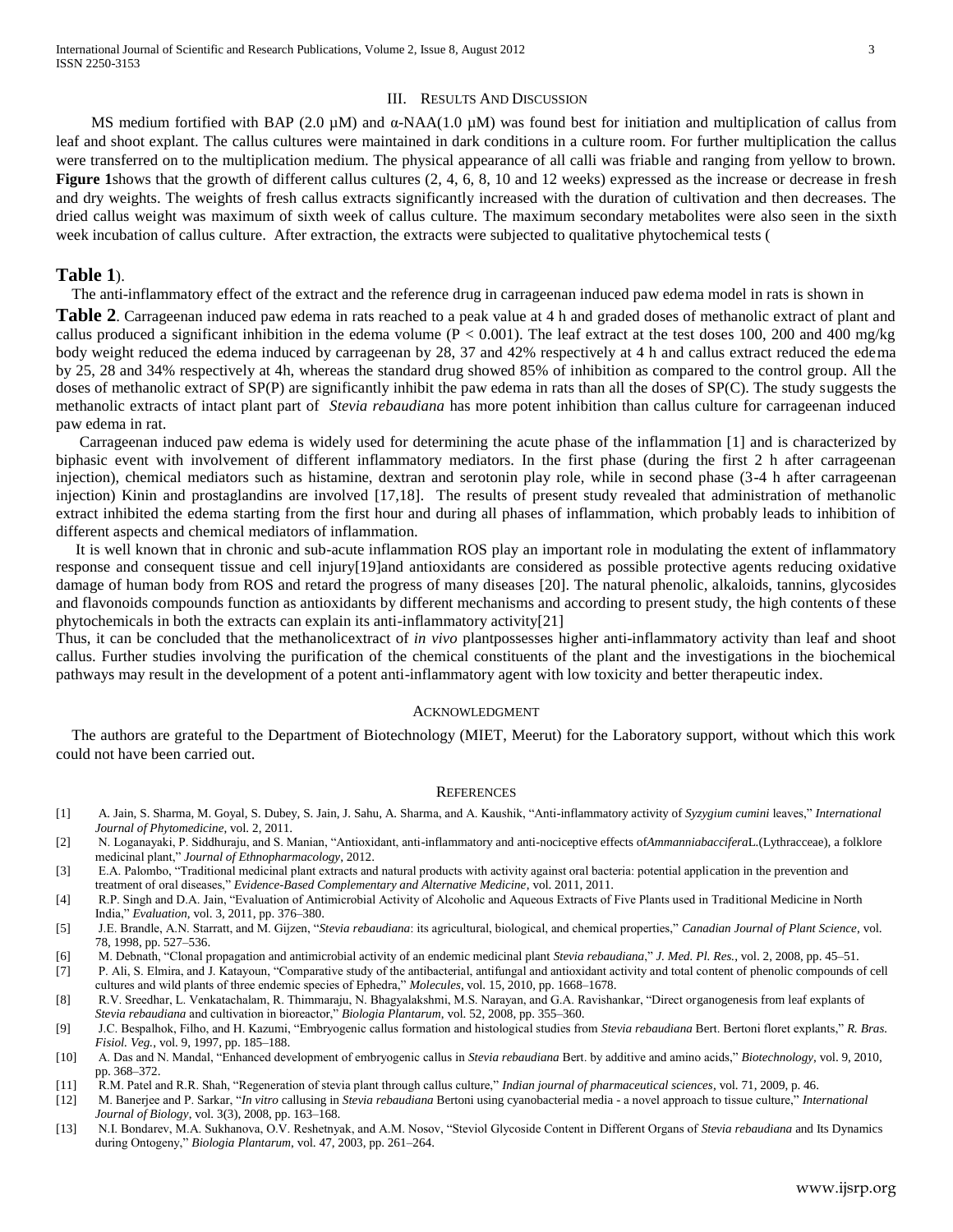- [14] M. Vaniserce, C. Lee, S.N. Nalawade, C.Y. Lin, and H. Tasy, "Studies on the production of some important secondary metabolites from medicinal plants by plant tissue culture," *Botanical Bulletin of Academia Sinica, New Name: Botanical Studies*, vol. 45, 2004, pp. 1–22.
- [15] J. Parekh and S. Chanda, "*In vitro* antibacterial activity of the crude methanol extract of *Woodfordia fruticosa* Kurz. flower (Lythraceae)," *Brazilian Journal of Microbiology*, vol. 38, 2007, pp. 204–207.
- [16] C. Perez, M. Pauli, and P. Bazevque, "An antibiotic assay by the agar well diffusion method," *Acta Biologiae et medicine experimentalis*, vol. 15, 1990, pp. 113–115.
- [17] M. Hernández-Pérez and R.M. Rabanal, "Evaluation of the antinflammatory and analgesic activity of*Sideritiscanariensisvar. pannosa*in mice," *Journal of ethnopharmacology*, vol. 81, 2002, pp. 43–47.
- [18] M. Ratheesh and A. Helen, "Anti-inflammatory activity of *Ruta graveolens* Linn on carrageenan induced paw edema in wistar male rats," *African Journal of Biotechnology*, vol. 6, 2010.
- [19] D. Garcia, J. Leiro, R. Delgado, M.L. Sanmartin, and F.M. Ubeira, "*Mangifera indica* L. extract (Vimang) and mangiferin modulate mouse humoral immune responses," *Phytotherapy Research*, vol. 17, 2003, pp. 1182–1187.
- [20] M.N. Ngemenya, J.A. Mbah, P. Tane, and V.P.. Titanji, "Antibacterial effects of some Cameroonian medicinal plants against common pathogenic bacteria," *African Journal of Traditional, Complementary and Alternative Medicines*, vol. 3, 2006, pp. 84–93.
- [21] S.M. Bairagi, A.A. Aher, N. Nema, and P.K. Nimase, "Anti-inflammatory evaluation of methanol extract and aqueous fraction of the bark of *Bauhinia variegata*(Leguminosae)," *Int. J Res in Pharm. and Chem.*, vol. 2, 2012, pp. 77–87.



**RESULTS** 

<span id="page-3-0"></span>**Figure 1:** Weights (gms) of callus cultures after 2, 4, 6, 8, 10 and 12 weeks in MS medium fortified with BAP (2.0 µM) and α- $NAA(1.0 \mu M)$ .

<span id="page-3-1"></span>**Note:** callus texture was yellow to brown up to 12 weeks.

| S.No                                           | <b>Test/Reagent used</b> | Sample $SP(P)$ | Sample $SP(C)$ |  |  |  |
|------------------------------------------------|--------------------------|----------------|----------------|--|--|--|
| <b>Test for alkaloids</b>                      |                          |                |                |  |  |  |
|                                                | Mayer's reagent          | $+ve$          | $+ve$          |  |  |  |
| $\overline{2}$                                 | Dragendorff's reagent    | $+ve$          | $+ve$          |  |  |  |
| <b>Test for Carbohydrates and Glycosides</b>   |                          |                |                |  |  |  |
| 5                                              | Molish's reagent         | $+ve$          | $+ve$          |  |  |  |
| 6                                              | Fehling's solution       | $+ve$          | - ye           |  |  |  |
| <b>Test for Tannins and phenolic compounds</b> |                          |                |                |  |  |  |
| 7                                              | Ferric chloride solution | $+ve$          | $+ve$          |  |  |  |
| 8                                              | Geletin solution         | $+ve$          | - ve           |  |  |  |

## **Table 1: Qualitative Phytochemical test of Extracts of SP(P) and SP(C)**